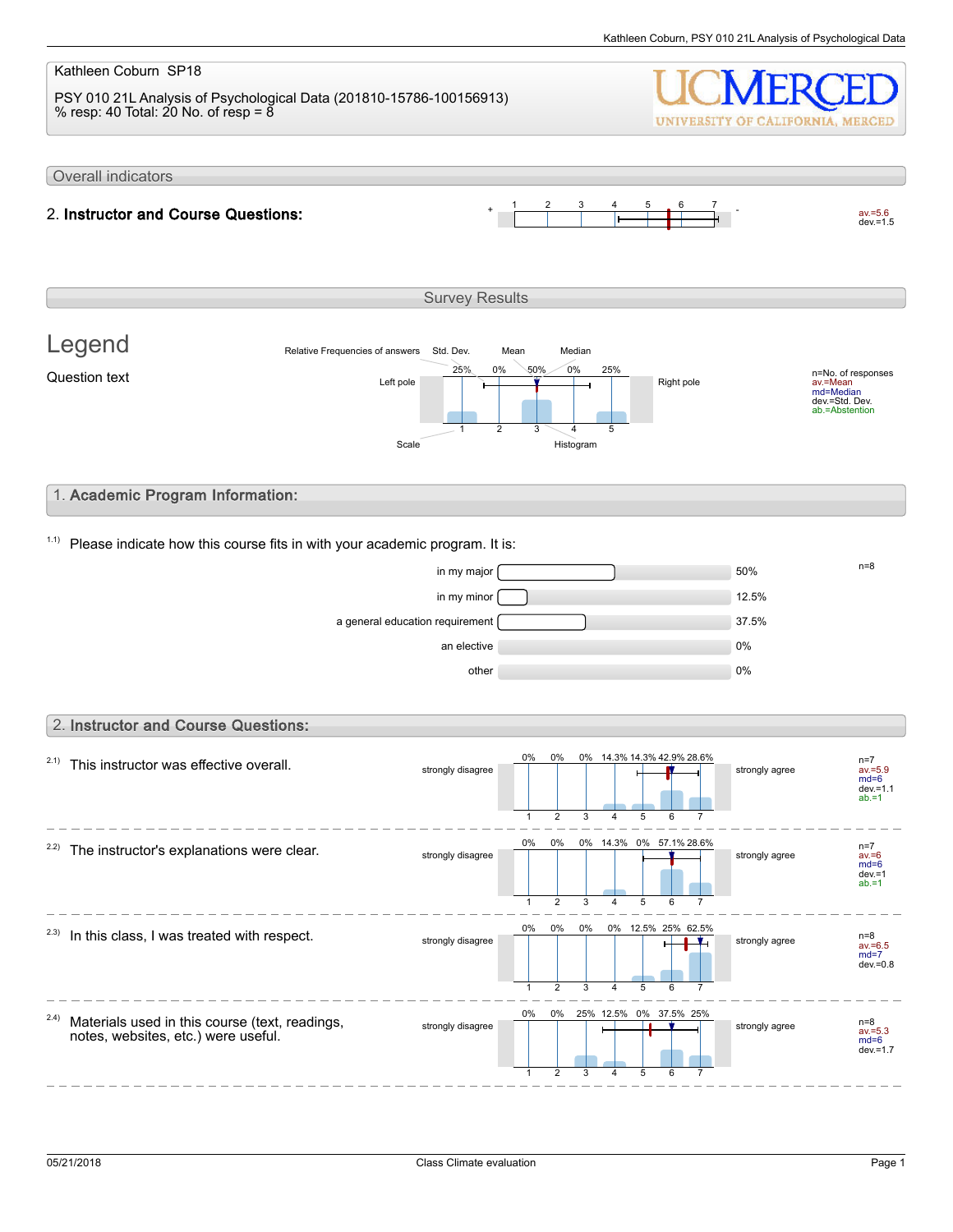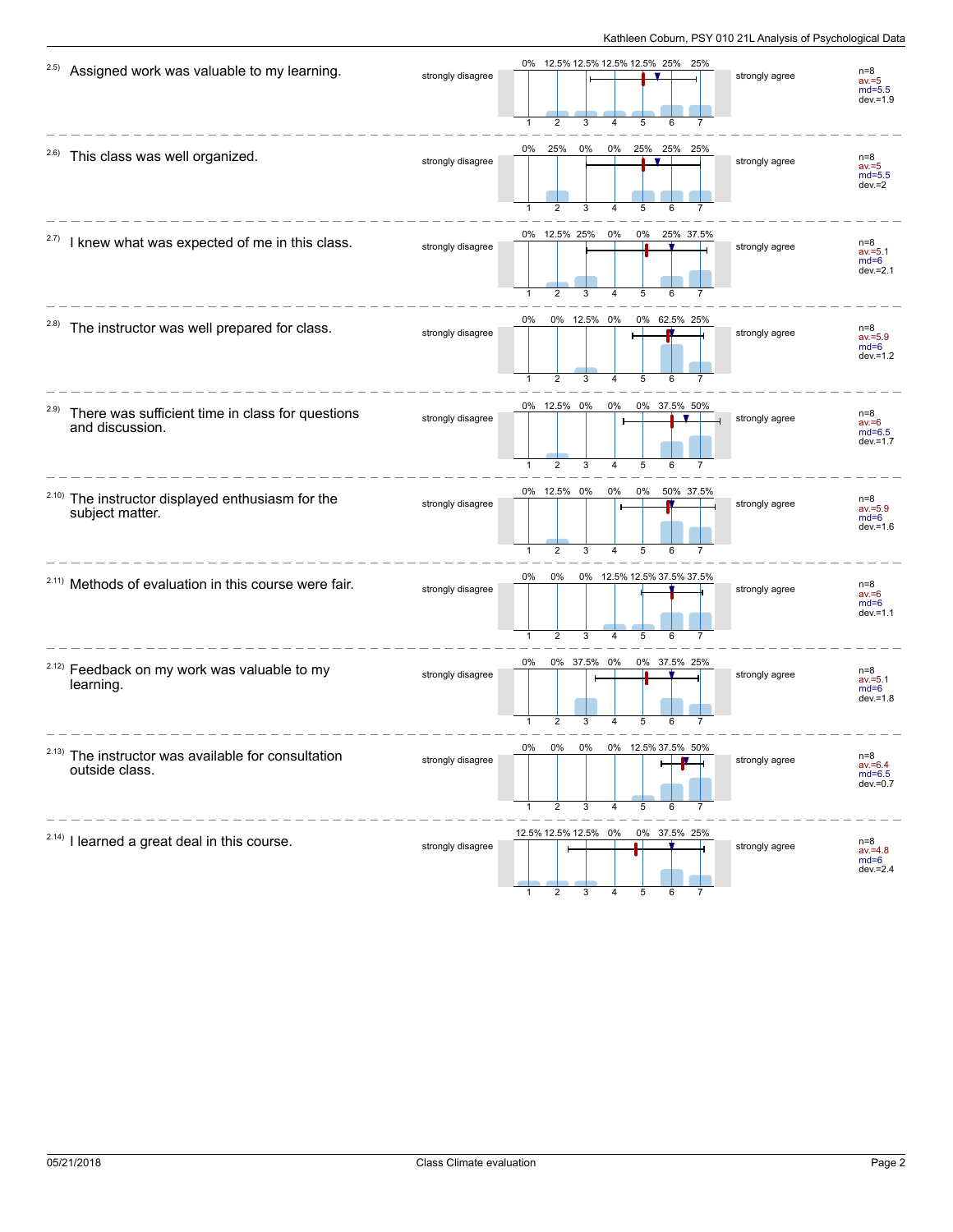### Histogram for scaled questions

The instructor's explanations were clear.

#### This instructor was effective overall.



#### Materials used in this course (text, readings, notes, websites, etc.) were useful.



I knew what was expected of me in this class.







#### The instructor was available for consultation outside class.





#### Assigned work was valuable to my learning.



#### The instructor was well prepared for class.



#### Methods of evaluation in this course were fair.



#### I learned a great deal in this course.



#### In this class, I was treated with respect.



#### This class was well organized.



#### There was sufficient time in class for questions and discussion.



#### Feedback on my work was valuable to my learning.

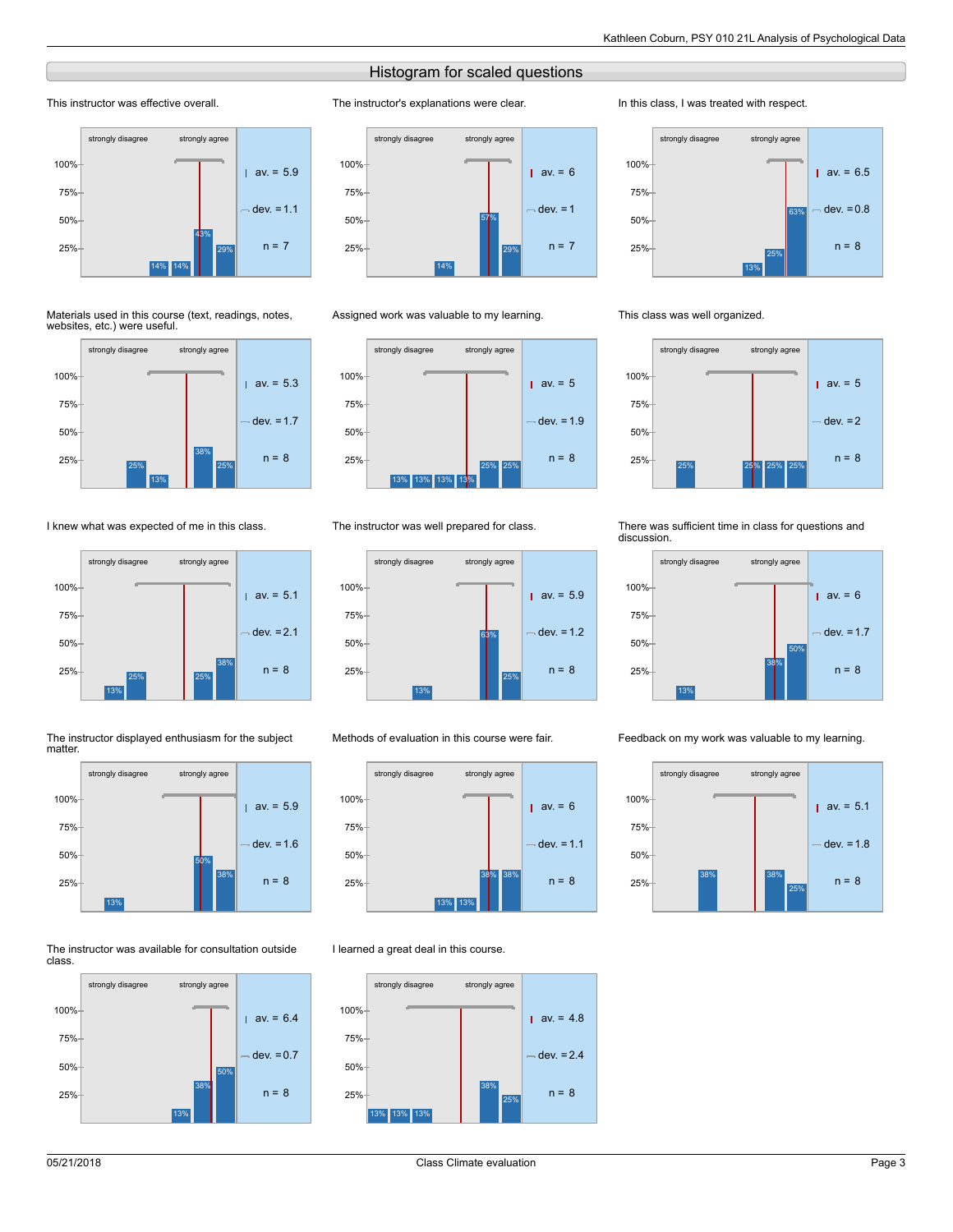av.=5.9 md=6.0 dev.=1.1

 $av=6.0$  md=6.0 dev.=1.0

av.=6.5 md=7.0 dev.=0.8

av.=5.3 md=6.0 dev.=1.7

av.=5.0 md=5.5 dev.=1.9

av.=5.0 md=5.5 dev.=2.0

av.=5.1 md=6.0 dev.=2.1

av.=5.9 md=6.0 dev.=1.2

av.=6.0 md=6.5 dev.=1.7

av.=5.9 md=6.0 dev.=1.6

av.=6.0 md=6.0 dev.=1.1

av.=5.1 md=6.0 dev.=1.8

 $av=6.4$  md=6.5 dev.=0.7

av.=4.8 md=6.0 dev.=2.4

# Profile

Name of the instructor: Kathleen Coburn Name of the course: (Name of the survey)

Subunit: Subunit: Social Sciences, Humanities & Arts PSY 010 21L Analysis of Psychological Data

Values used in the profile line: Mean

### 2. Instructor and Course Questions:

- $2.1)$  This instructor was effective overall.
- $2.2$ ) The instructor's explanations were clear.
- $2.3)$  In this class, I was treated with respect.
- 2.4) Materials used in this course (text, readings, notes, websites, etc.) were useful.
- $2.5$ ) Assigned work was valuable to my learning.
- $2.6$ ) This class was well organized.
- $2.7$ ) I knew what was expected of me in this class.
- $2.8$ ) The instructor was well prepared for class.
- 2.9) There was sufficient time in class for questions and discussion.
- 2.10) The instructor displayed enthusiasm for the subject matter.
- $2.11)$  Methods of evaluation in this course were fair.
- 2.12) Feedback on my work was valuable to my learning.
- 2.13) The instructor was available for consultation outside class.
- $2.14$ ) I learned a great deal in this course.

| strongly<br>disagree |  |  |  | strongly agree | $n=7$ |
|----------------------|--|--|--|----------------|-------|
| strongly<br>disagree |  |  |  | strongly agree | $n=7$ |
| strongly<br>disagree |  |  |  | strongly agree | $n=8$ |
| strongly<br>disagree |  |  |  | strongly agree | $n=8$ |
| strongly<br>disagree |  |  |  | strongly agree | $n=8$ |
| strongly<br>disagree |  |  |  | strongly agree | $n=8$ |
| strongly<br>disagree |  |  |  | strongly agree | $n=8$ |
| strongly<br>disagree |  |  |  | strongly agree | $n=8$ |
| strongly<br>disagree |  |  |  | strongly agree | $n=8$ |
| strongly<br>disagree |  |  |  | strongly agree | $n=8$ |
| strongly<br>disagree |  |  |  | strongly agree | $n=8$ |
| strongly<br>disagree |  |  |  | strongly agree | $n=8$ |
| strongly<br>disagree |  |  |  | strongly agree | $n=8$ |
| strongly<br>disagree |  |  |  | strongly agree | $n=8$ |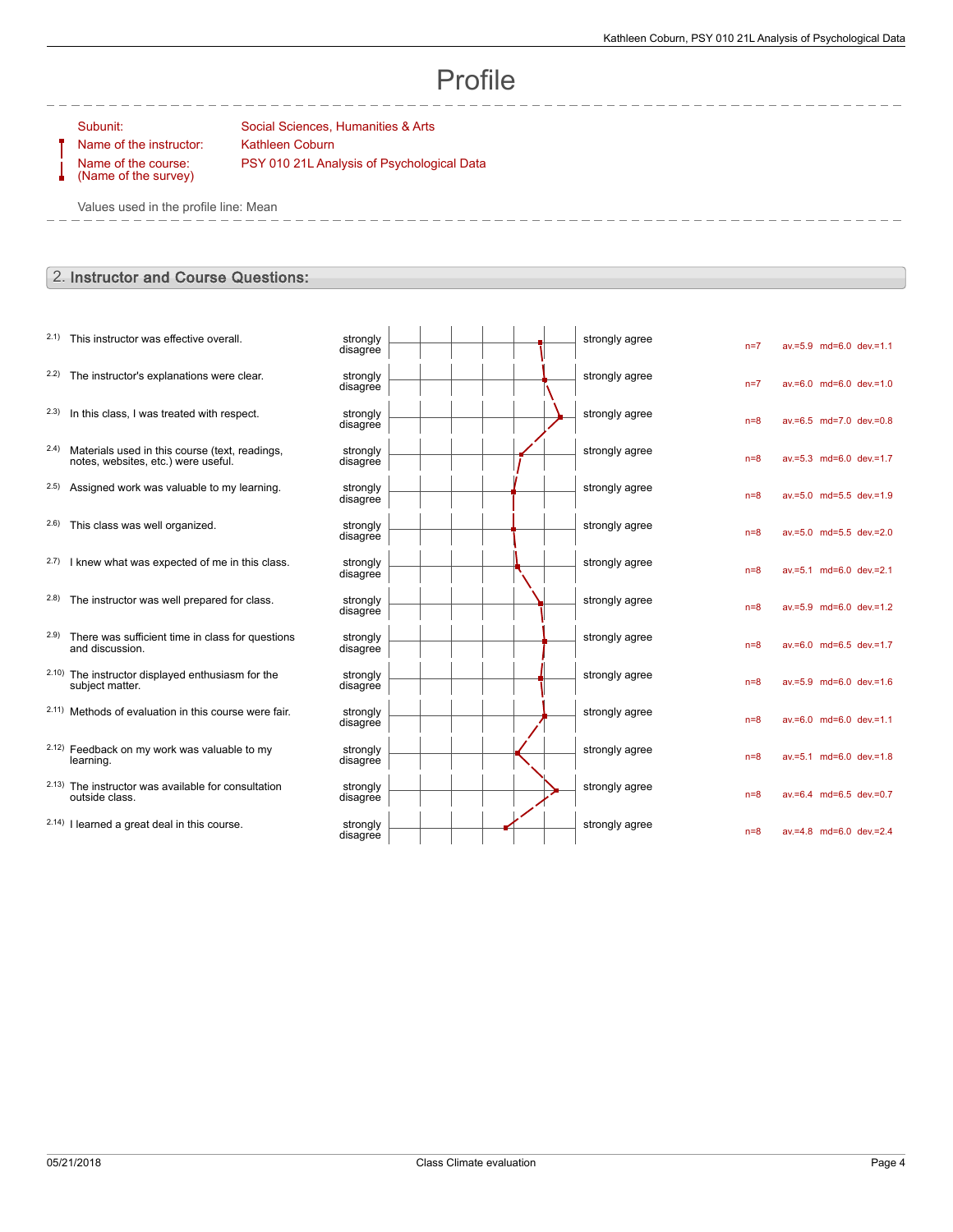--------------

## Profile

Name of the instructor: Kathleen Coburn Name of the course: (Name of the survey)

--------

Subunit: Social Sciences, Humanities & Arts PSY 010 21L Analysis of Psychological Data

2. Instructor and Course Questions:  $\begin{array}{|c|c|c|c|c|}\n\hline\n\multicolumn{1}{|c|}{3} & \multicolumn{1}{|c|}{4} & \multicolumn{1}{|c|}{5} & \multicolumn{1}{|c|}{5} & \multicolumn{1}{|c|}{5} & \multicolumn{1}{|c|}{5} & \multicolumn{1}{|c|}{5} & \multicolumn{1}{|c|}{5} & \multicolumn{1}{|c|}{5} & \multicolumn{1}{|c|}{5} & \multicolumn{1}{|c|}{5} & \multicolumn{1}{|$ 

av.=5.6 dev.=1.5